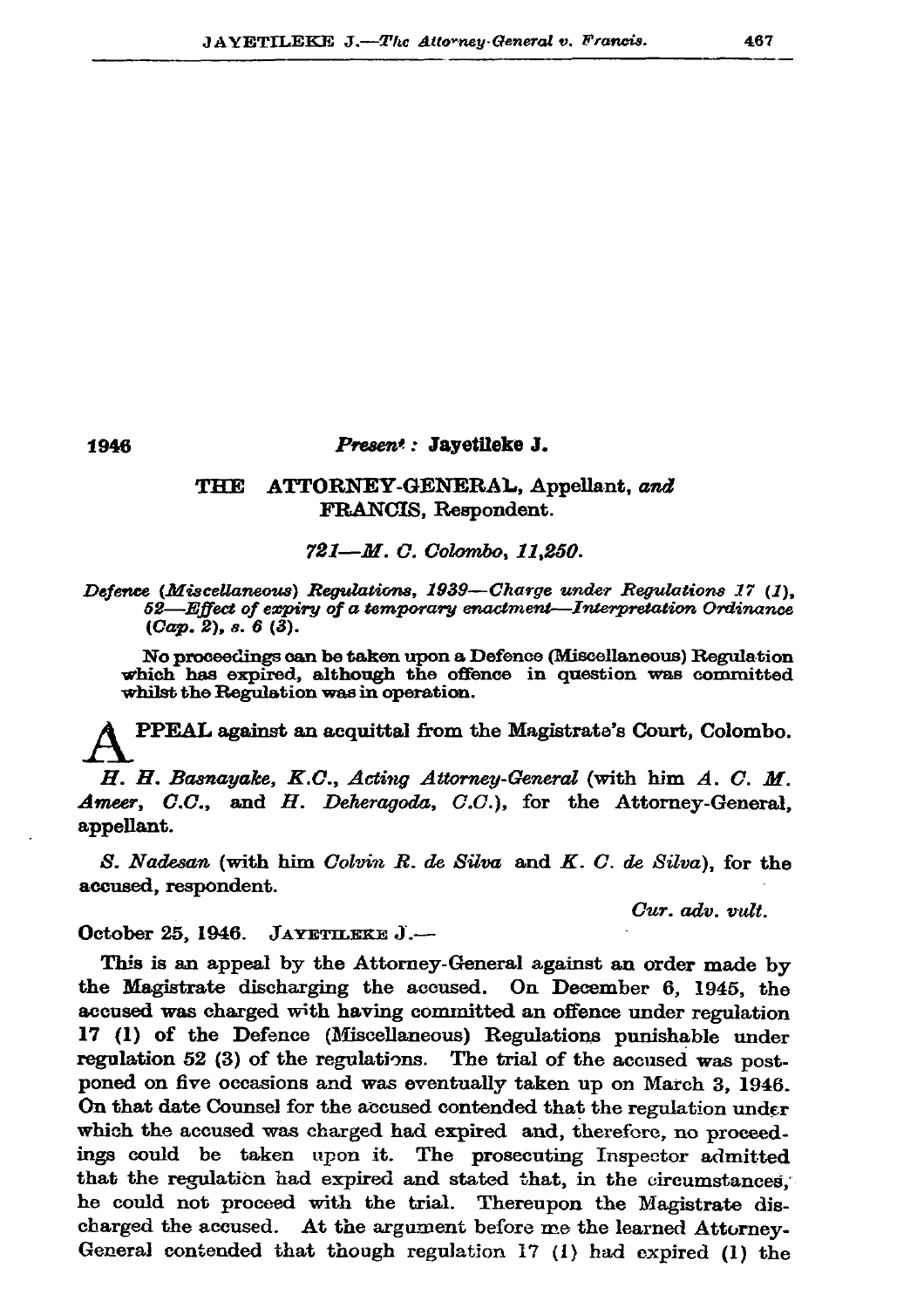accused could be dealt with under regulation 52 which was continued in force, (2) the accused could be proceeded against as the offence was committed whilst the regulation was in operation.

In order to examine these contentions it is necessary to state the relevant provisions of the law. The Defence (Miscellaneous) Regulations. 1939, were made by the Governor by virtue of the powers vested in him by section 1 of the Emergency Powers (Defence) Act, 1939. The provisions of that Act other than the sections mentioned in paragraph 3 were extended to Ceylon by the Emergency Powers (Colonial Defence) Order in Council, 1939. Section 11 of the Act, which is one of the sections the provisions of which were not extended to Cevlon, reads :-

(1) Subject to the provisions of this section, this Act shall 11. continue in force for the period of one year beginning with the date of the passing of this Act, and shall then expire ;

Provided that if at any time while this Act is in force, an address is presented to His Majesty by each house of Parliament praying that this Act should be continued in force for a further period of one year from the time at which it would otherwise expire. His Majesty may by Order in Council direct that this Act shall continue in force for that period.

(2) Notwithstanding anything in the preceding sub-section, if His Majesty by Order in Council declares that the emergency that was the occasion of the passing of this Act has come to an end, this Act shall expire at the end of the day on which the Order is expressed to come into operation.

(3) The expiry of this Act shall not affect the operation thereof as respects things previously done or omitted to be done.

The Emergency Powers (Defence) Act of 1940 extended the operation of the Act of 1939 for a period of one year and the Emergency (Colonial Defence) (Amendment) Order in Council, 1940, extended the Act of 1940 to Ceylon. Thereafter by various Acts and Orders in Council the Act of 1939 was continued in force in England and in Ceylon up to February 24, 1946. The Emergency Laws (Transitional Provisions) Act, 1946, made provision for the continuation of certain defence regulations until December 31, 1947, notwithstanding the expiry of the Emergency Powers (Defence) Acts of 1939 to 1945. The Emergency Powers (Transitional Provisions) (Colonies, &c.) Order in Council, 1946, gave the Governor power to provide for the continuation in force of any Defence Regulations having effect in Ceylon notwithstanding the expiry of the Emergency Powers (Defence) Acts, 1939 to 1945. In pursuance of that power the Governor on February 21, 1946, made the Emergency Laws (Transitional Provisions) Order, 1946, whereby he provided that the Defence Regulations specified in paragraph 1 of the Schedule shall be continued in force until December 31, 1947. Regulation 17 (1) has been omitted from that schedule but regulation 52 has been included in it. Regulation 52 is the general regulation which provides penalties for any breach of the regulations. It says that if any person contravenes or fails to comply with any Defence regulation he shall be guilty of an offence against that regulation. It does not create any new offence but it gives general power to punish any infraction of any regulation by

468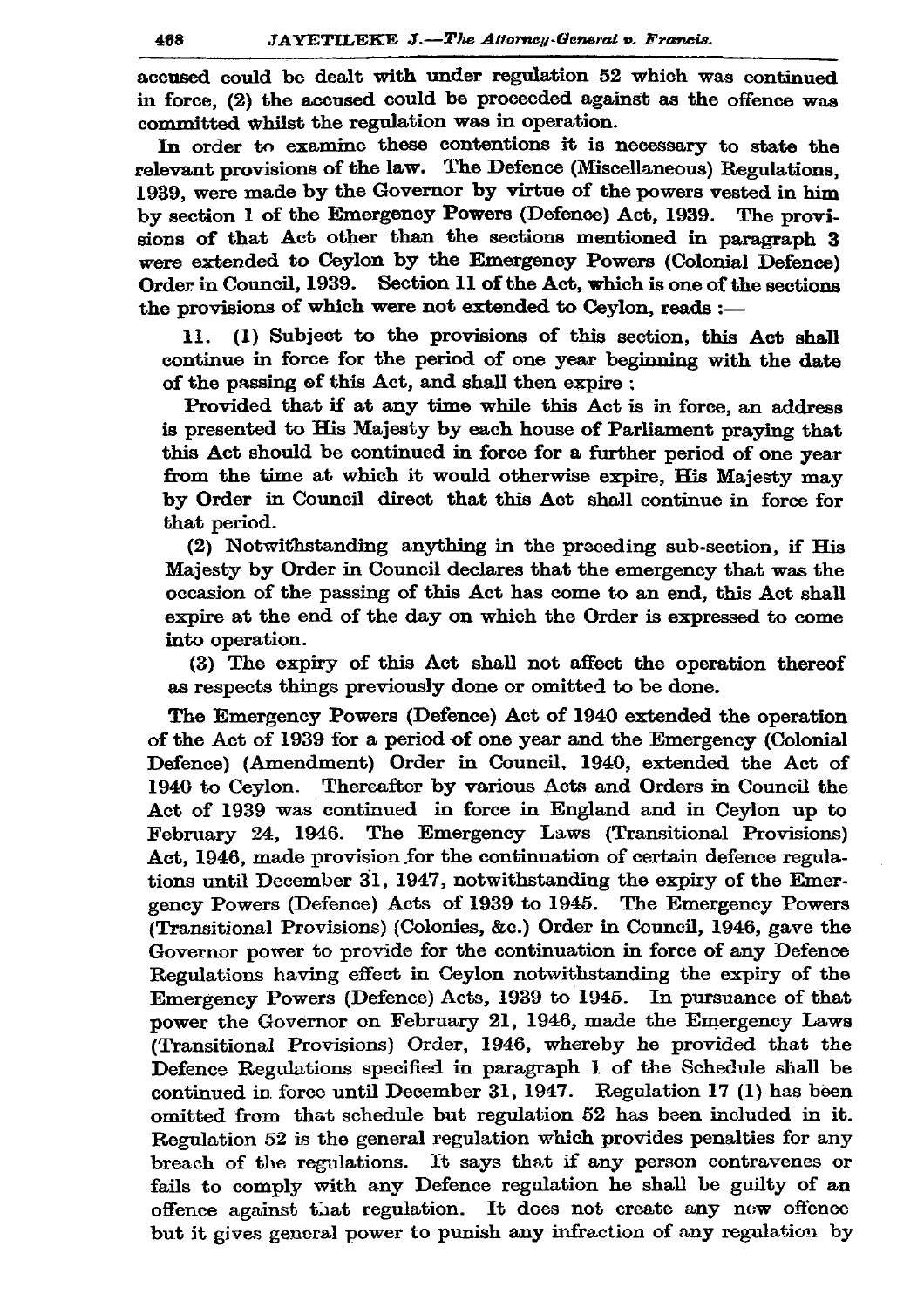fine or imprisonment. It seems to me that it cannot stand alone but it must be read with a regulation which has full force and effect. Presumably it has been continued in force because it provides penalties for breaches of the regulations that are continued in force. I am of opinion that after the expiry of regulation 17 (1) there was no longer any offence against it for which a penalty could be imposed under regulation 52.

The second limb of the learned Attorney-General's argument is based on certain observations made by Parke B and Alderson B. in Steavenson v.  $Oliver<sup>1</sup>$ . Parke B. said :-

"With respect to the vested interests of those persons who held warrants as assistant-surgeons in the navy or army, the intention was, that all who were such either at the time of the passing of the Act or at any time before the 1st of August, 1826, should be in the same nosition, with respect to their right to practise as apothecaries as if they had been in actual practice as such before the 1st of August, 1815. I am the more disposed to think thus on the ground that the penalties given by this Act would probably survive its expiration, and that persons who violated its provisions might afterwards be punished in the way pointed out. If it were not so any person who had violated those provisions within six months prior to the expiration of the Act, would not be liable to punishment at all. It is, however, unnecessary to decide that point: it is enough to say that we think those who were qualified by being assistant-surgeons in the navy before the 1st of August, 1826, retained that qualification notwithstanding the expiration of that statute".

Alderson B. said :-

"It seems to me that those persons who, during the year for which the last act was to continue in force, or previous to that period, had obtained rights under it, had obtained rights which were not to cease by the determination of the Act, any more than where a person commits an offence against an Act of a temporary nature, the party who has disobeved the Act during its existence as a law is to become dispunishable on its ceasing to exist".

The appeal in that case turned upon the interpretation of section 4 of 6 Geo. 4. c. 133, which enacted that every person who held a commission as surgeon in the army should be entitled to practise as an apothecary without having passed the usual examination. The act was a temporary one and it expired on August 1, 1825. It was contended that a person who, under the act, was entitled to practise as an apothecary, would lose his right after August 1, 1826. But it was held that such a person would not be deprived of his right. The observations quoted above were made in a case in which the court had to consider whether on the construction of the particular enactment the privilege of practising which was given by it continued notwithstanding its expiration. The question

 $1 (1841) 8 M \& W 234$ ; 151 English Report 1024 at 1027.